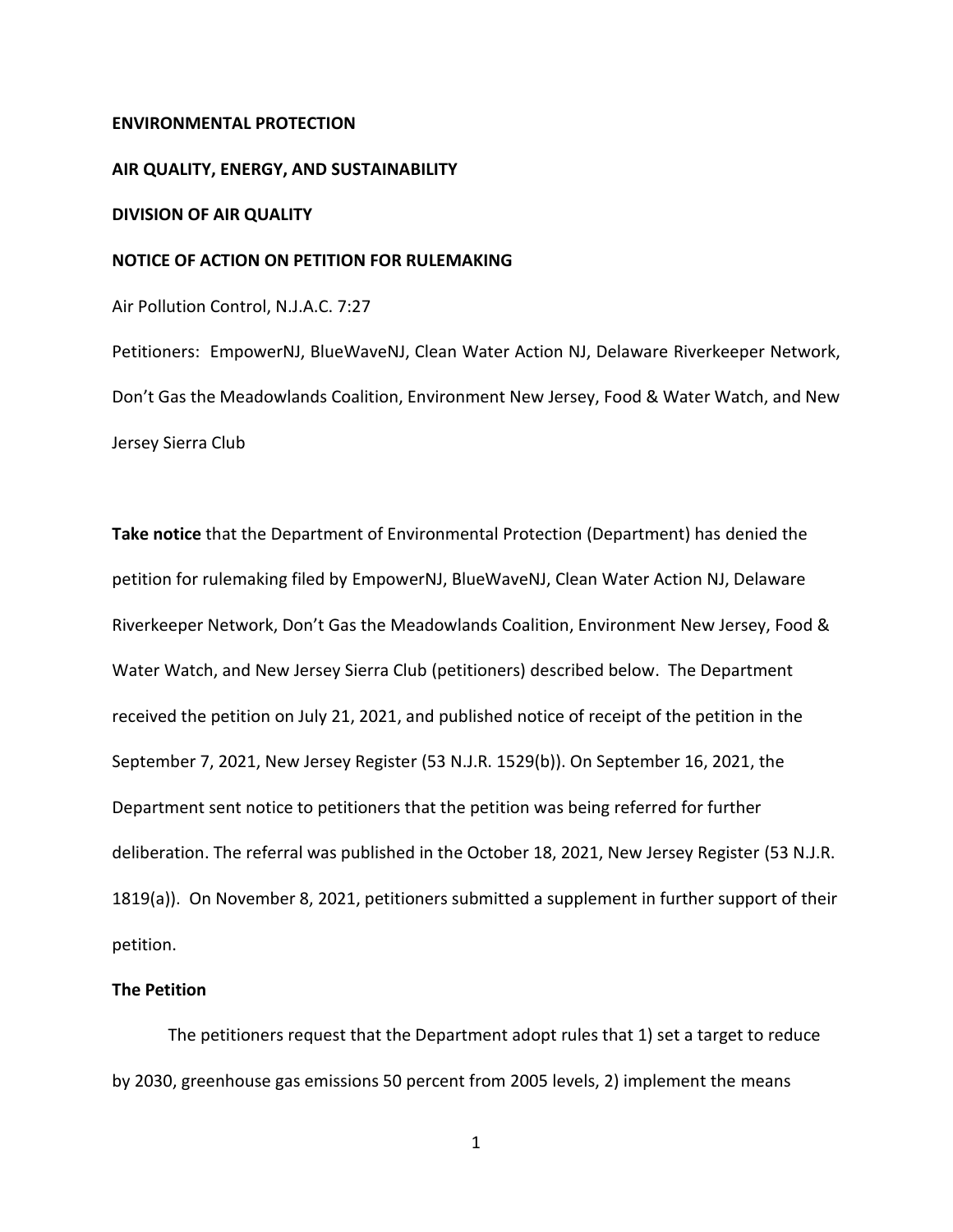necessary to achieve the reductions, and 3) impose additional restrictions for new fossil fuel projects in the State. The petition specifically requests that these rules include "restricting the issuance of operating permits for new fossil fuel infrastructure projects" and stopping "public forest logging programs."

Petitioners state that New Jersey, as a member of the United States Climate Alliance, committed itself to implement policies that advance the goals of the Paris Agreement to keep temperature increases below 1.5 degrees Celsius by committing to reduce collective net greenhouse gas emissions at least 50 to 52 percent below 2005 levels by 2030. Petitioners assert that New Jersey is not taking the actions needed to meet the 2030 commitment and to comply with the goals of the Global Warming Response Act, N.J.S.A. 26:2C-37 et seq. (GWRA), to reduce greenhouse gases by 80 percent by 2050. Petitioners request that the Department promulgate rules denying permits for any new fossil fuel project unless it certifies that (1) the 2030 greenhouse gas reduction target, interim benchmarks, and the 2050 clean energy standards can be met if the facility is constructed and operates, (2) there are no renewable energy alternatives to provide the energy the project would produce, and (3) New Jersey's energy requirements cannot be met by any other means, including through energy efficiency measures.

In support of the petition, the petitioners highlight an accelerating global climate change crisis; the impact of climate change on New Jersey in particular; the health and environmental costs associated with the extraction and combustion of fossil fuels; the need for and availability of renewable energy sources to replace natural gas; jobs that renewable energy projects will create; and purport that New Jersey has taken less aggressive actionsto reduce greenhouse gases than the Federal, foreign and other state and local governments.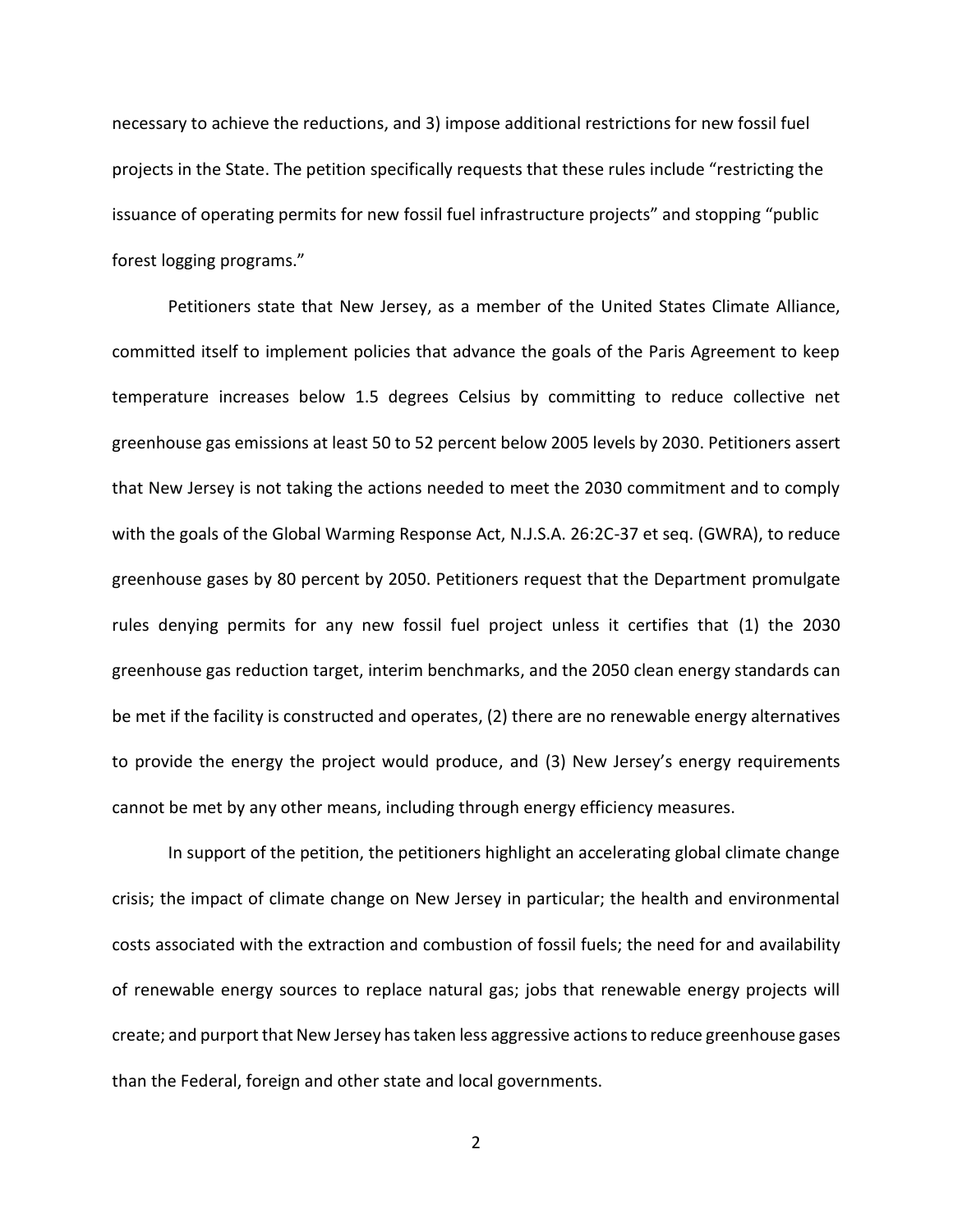In their supplement, petitioners stated their petition was supported by two recent orders issued by the New York State Department of Environmental Conservation that separately denied two Title V permits under the State of New York's Climate Leadership and Community Protection Act.

## **The Department's Response to the Petition**

Global atmospheric warming, caused largely by the burning of fossil fuels, is leading to significant changes in climate patterns here in New Jersey, across the United States, and around the world, representing the single greatest long-term threat currently facing humanity. New Jersey communities and the State's economy are uniquely vulnerable to its devastating effects. In an early acknowledgment of the deep need for State-based climate action, the New Jersey Legislature passed the GWRA in 2007 and updated the law in 2019, establishing a Statewide goal for reducing greenhouse gas emissions to 80% below 2006 levels by 2050 (the 80x50 goal) and requiring the Department to routinely assess the State's greenhouse gas emissions and, in collaboration with other State agencies, present recommendations for reducing emissions to the Legislature.

Recognizing the gravity of climate change and its impacts upon the State, as well as New Jersey's opportunities to spur innovation and economic growth in response to this challenge, through Executive Orders Nos. 7, 8, 23, and 28 (2018), Nos. 89 and 92 (2019), No. 100 (2020), and Nos. 221 and 274 (2021), Governor Philip D. Murphy established that it is the policy of the State to take aggressive climate action by reducing the emissions of climate pollutants on an economy-wide basis, charting a just and equitable transition away from our reliance on fossil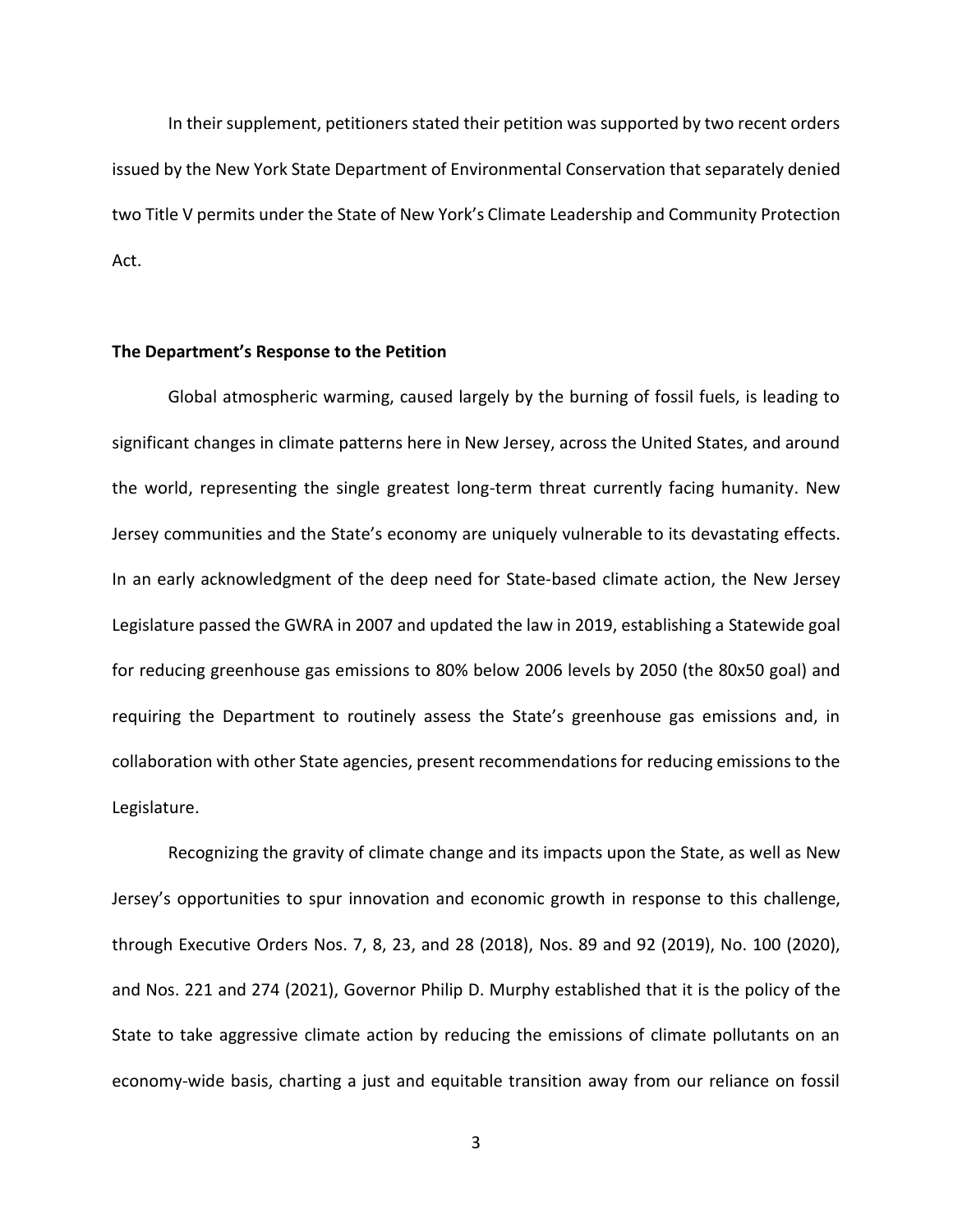fuels while building a stronger and fairer economy fueled by clean and renewable energy, protecting and promoting the resilience of New Jersey's communities from the current and anticipated impacts of climate change through planning and regulation, and investing in climate solutions that create new economic opportunity and broadly shared prosperity. The most recent of these, Executive Order No. 274, established an interim benchmark for emissions reductions, declaring it the policy of the State to reduce greenhouse gas emissions to 50% below 2006 levels by the year 2030 (the 50x30 goal).

Pursuant to the foregoing directives, the Department and other State agencies have taken and continue to take significant steps to reduce emissions of climate pollutants in order to limit a worsening of adverse climate change impacts; while simultaneously working to enhance the State's resilience to those climate effects that cannot be avoided. Specific to the subject of this petition, on October 15, 2020, the Department delivered to the Legislature New Jersey's Global Warming Response Act 80x50 Report (80x50 Report), which communicated the limitations of existing State legislation, policies, and programs in reaching the 80x50 goal and provided detailed recommendations, across eight distinct emissions sectors, to assist policymakers in crafting new initiatives to bridge the resulting emissions reductions gap. See https://www.nj.gov/dep/climatechange/docs/nj-gwra-80x50-report-2020.pdf.

As outlined in the 80x50 Report, meeting the State's greenhouse gas emissions reduction goals requires deliberate and coordinated action by all levels of government, economic sectors, communities and individuals to transform the State's building sector, transportation sector, and electricity generation systems and the associated infrastructure. Given the need for such a comprehensive and coordinated approach, no single State agency or any one regulatory reform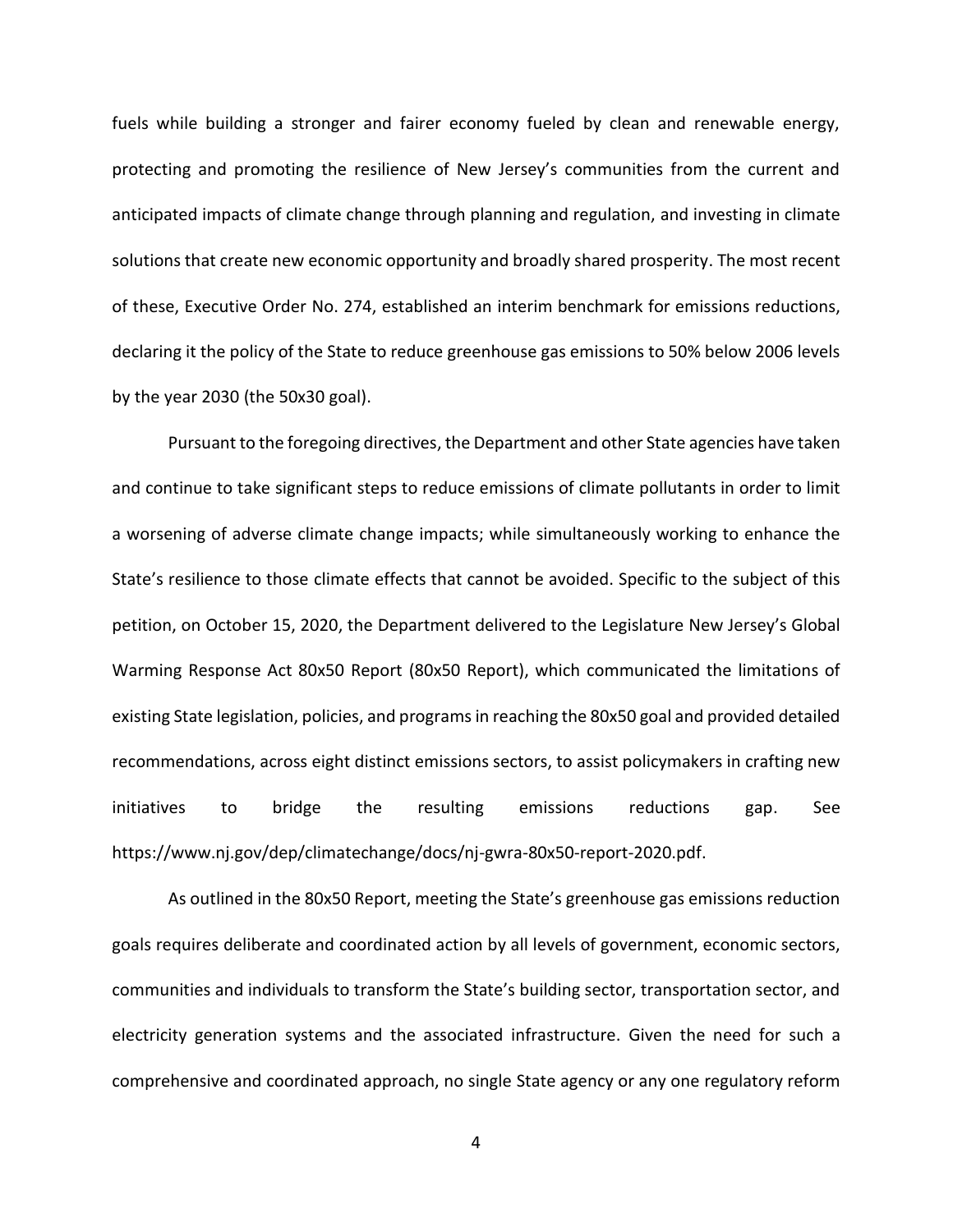or set of regulatory reforms by the Department can itself bring about the structural, economic, and societal changes necessary to reduce the worsening effects of climate change. For these reasons, and as explained more fully below, the Department has denied the petition.

### Climate Change Science

Issued on August 6, 2021, Sixth Assessment Report of the United Nations Intergovernmental Panel on Climate Change (IPCC) – described by the United Nations Secretary General as "a code red for humanity"  $-$  is unequivocal in finding that effects of climate change are already happening and will worsen over the coming decades without aggressive, rapid and widespread emissions cuts. Intergovernmental Panel on Climate Change, 2021: Summary for Policymakers. In: *Climate Change 2021, The Physical Science Basis. Contribution of Working Group I to the Sixth Assessment Report of the Intergovernmental Panel on Climate Change*  [Masson-Delmotte, V., P. Zhai, A. Pirani, S. L. Connors, C. Péan, S. Berger, N. Caud, Y. Chen, L. Goldfarb, M. I. Gomis, M. Huang, K. Leitzell, E. Lonnoy, J.B.R. Matthews, T. K. Maycock, T. Waterfield, O. Yelekçi, R. yu and B. Zhou (eds.)]. Cambridge University Press. In Press. [https://www.ipcc.ch/report/ar6/wg1/downloads/report/IPCC\\_AR6\\_WGI\\_SPM.pdf.](https://www.ipcc.ch/report/ar6/wg1/downloads/report/IPCC_AR6_WGI_SPM.pdf)

Climate change "poses a severe threat to the environment, human health and welfare, and the economy—in New Jersey, across the United States, and around the world." 80x50 Report, October 15, 2020, Executive Summary, p. v, https://www.nj.gov/dep/climatechange/docs/nj-gwra-80x50-report-2020.pdf. These risks are heightened in New Jersey due to, among other things, the State's coastal location and population density. Rising sea-levels, higher temperature, more precipitation, more intense storms and droughts, and flooding are just some of the climate change threats that are and will continue to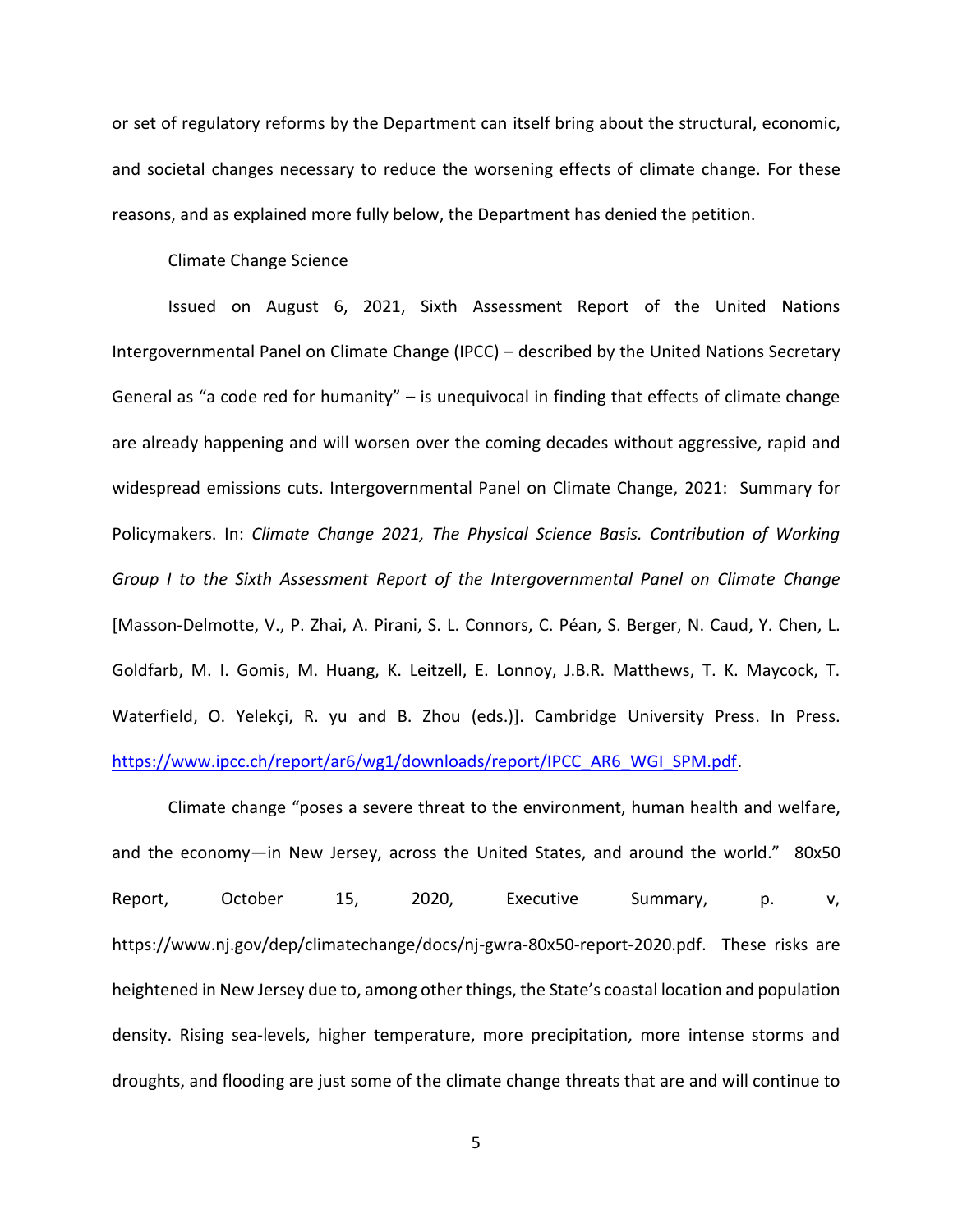impact the State. These impacts have stressed and will continue to stress the State's public health, ecological, social, and economic systems. See ibid.; New Jersey Scientific Report on Climate Change, Version 1.0 (Eds. R. Hill, M.M. Rutkowski, L.A. Lester, H. Genievich, N.A. Procopio) Trenton, NJ 184 pp. (2020 Report on Climate Change), https://www.nj.gov/dep/climatechange/docs/nj-scientific-report-2020.pdf.

# Global Warming Response Act (GWRA) Goals

In 2007, in recognition of the growing climate crisis, the Legislature passed the GWRA, the terms of which established two greenhouse gas emission reduction goals. The first stated goal of the GWRA was to reduce emissions to 1990 levels by 2020, referred to as the "20x20 goal." The second stated goal of the GWRA is to reduce Statewide greenhouse gas emissions to 80 percent below the 2006 level by 2050, referred to as the 80x50 goal. Pursuant to Executive Order No. 274, and consistent with the GWRA amendments of 2019, Governor Murphy established an interim benchmark for reducing greenhouse gas emissions to 50 percent below 2006 levels by 2030, referred to as the "50x30 goal."

The State calculates its greenhouse gas emissions using the metric of carbon dioxide  $(CO<sub>2</sub>)$ equivalent (CO<sub>2</sub>e). CO<sub>2</sub>e is a term for describing different greenhouse gases in a common unit. For any quantity and type of greenhouse gas,  $CO<sub>2</sub>e$  signifies the amount of carbon dioxide  $CO<sub>2</sub>$ which would have the equivalent global warming impact, based on their relative global warming potential (GWP). See 80x50 Report, at p. 4, [https://www.nj.gov/dep/climatechange/docs/nj](https://www.nj.gov/dep/climatechange/docs/nj-gwra-80x50-report-2020.pdf)[gwra-80x50-report-2020.pdf;](https://www.nj.gov/dep/climatechange/docs/nj-gwra-80x50-report-2020.pdf) 2019 Energy Master Plan: Pathway to 2050, at p. 22, https://nj.gov/emp/docs/pdf/2020\_NJBPU\_EMP.pdf (2019 EMP). In 2006, New Jersey's net emissions totaled 120.6 million metric tons (MMT) CO<sub>2</sub>e. Therefore, New Jersey's 80x50 net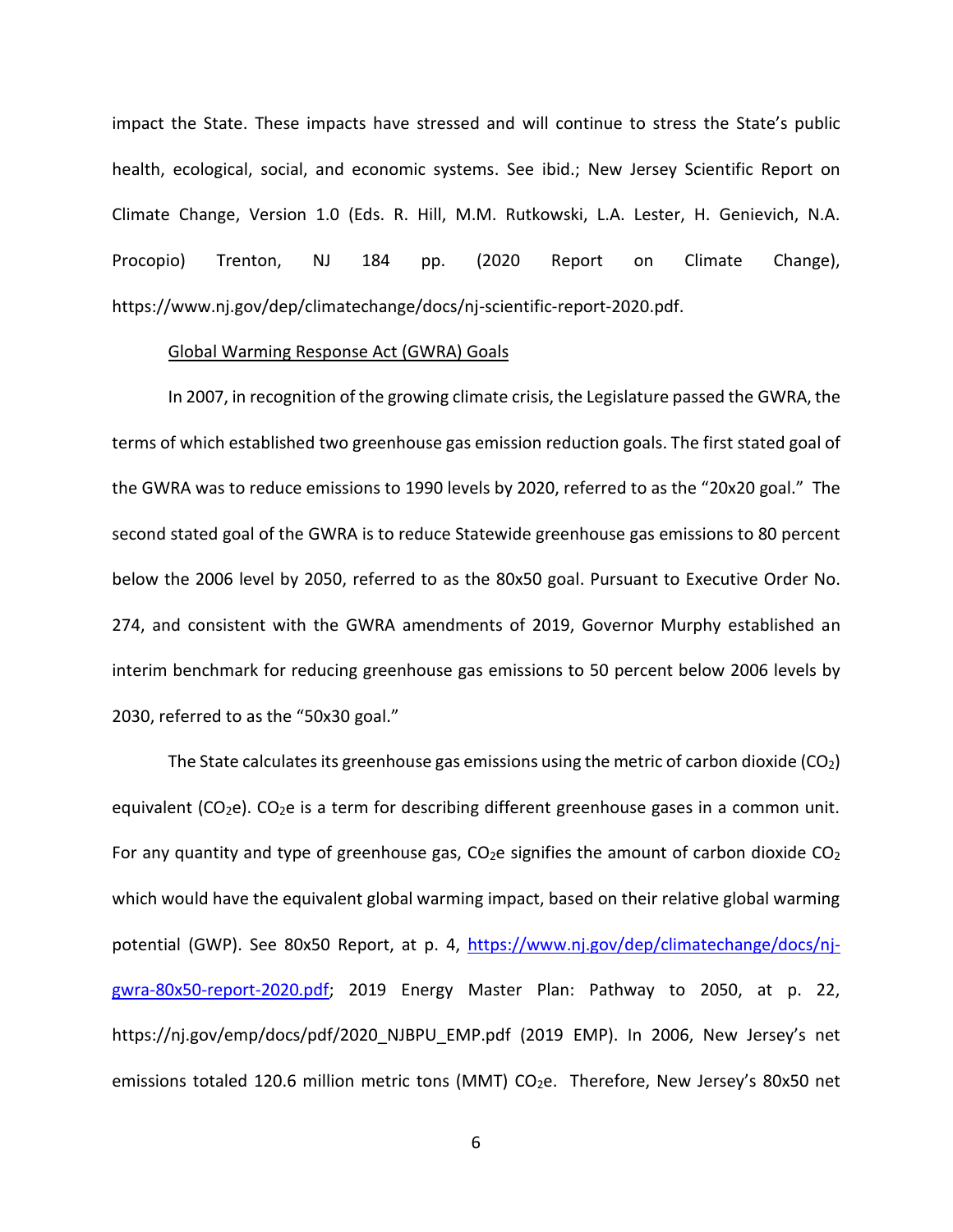emission goal is 24.1 MMT  $CO<sub>2</sub>e$  and the State's interim benchmark or 50x30 goal is 60.3 MMT CO2e. See 80x50 Report at p.v.

### Cross-Sector Coordination to Reduce Emissions of Climate Pollutants

Given the State's need for aggressive and concerted action to reduce emissions of climate pollutants on an economy-wide basis while charting a just and equitable transition away from the State's reliance on fossil fuels, Governor Murphy issued a series of Executive Orders that directed the Department and other State agencies, including the Board of Public Utilities (BPU), to develop the policy guidance to inform the cross-agency actions necessary to meet the State's 80x50 and 100 percent clean energy goals and strengthen social and economic resilience. See, e.g., Executive Order No. 28 (2018) (Energy Master Plan); Executive Order No. 100 (2020) (Protecting Against Climate Threats regulations); Executive Order No. 221 (2021) (Governor's Office of Climate Action and the Green Economy). Pursuant to Executive Order No. 28 (2018), the BPU updated the New Jersey Energy Master Plan, which includes a blueprint to convert the State's energy production profile to 100 percent clean energy by 2050, with complete conversion to clean energy a critical component of the State's emission reduction strategy As the BPU explained in the 2019 EMP, bold action is needed to reach these goals and the path to emission reduction through the conversation to clean energy not linear. "New Jersey's total energy system is a combination of electricity generation and consumption, transportation fuel, and building use, including heating, appliances, and industrial use." 2019 EMP at p. 35. Energy production and consumption generate 87 percent of the State's total greenhouse gas emissions. Id. at p. 23. Transportation and buildings are the source of the State's highest energy consumption and emissions, and electricity demand is only expected to increase. Ibid. Indeed, with the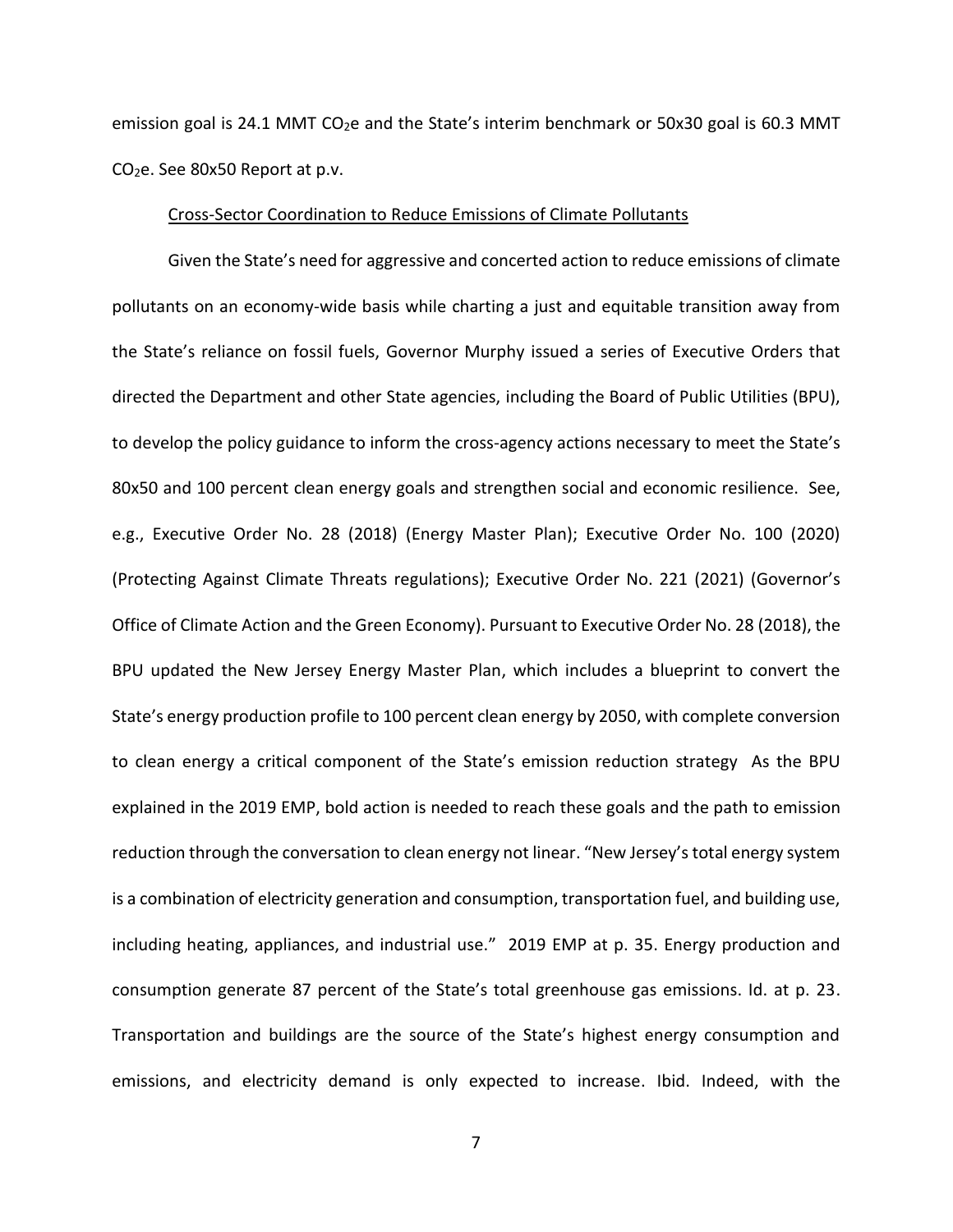electrification of buildings and transportation, the EMP predicts more than doubling energy demand and in-State dispatchable generation will be required to meet the State's energy demand. See id. at. pp. 17, 37. Fossil fuel-fired electric generation in the State will continue to be needed until clean energy sources come online and clean energy technology advances to meet anticipated electric demand.

As a result, "New Jersey must look broadly across the entire energy system and engage in a holistic transition to moderate the effects of climate change while continuing to grow the economy and maintain a modern way of life." Id. at 24. The 2019 EMP thus included extensive modeling that resulted in the identification of seven overarching strategies deployed over the next several decades that the State should pursue to meet the 80x50 goal and 100 percent clean energy goal.

As required pursuant to the GWRA, the Department followed the 2019 EMP with the 80x50 Report, which was released on October 15, 2020. The 80x50 Report builds on the 2019 EMP by analyzing New Jersey's emissions reductions, evaluating plans presently in place for further reducing emissions, and presenting a set of strategies across seven emission sectors for policymakers to consider in formulating legislation, rules, policies, and programs to ensure that New Jersey achieves the 80x50 goal. See 80x50 Report at p. v. The Department recommended various measures to meet the 80x50 goal, including interim goals for 2030 and 2035 consistent with the 2019 EMP and its attendant modeling. For example, the Department identified specific measures focused on the three sectors that represent the largest sources of greenhouse gas emissions—electric generation, transportation, and buildings. With respect to the transportation sector, the Department identified measures, such as targets for zero-emission sales of light-,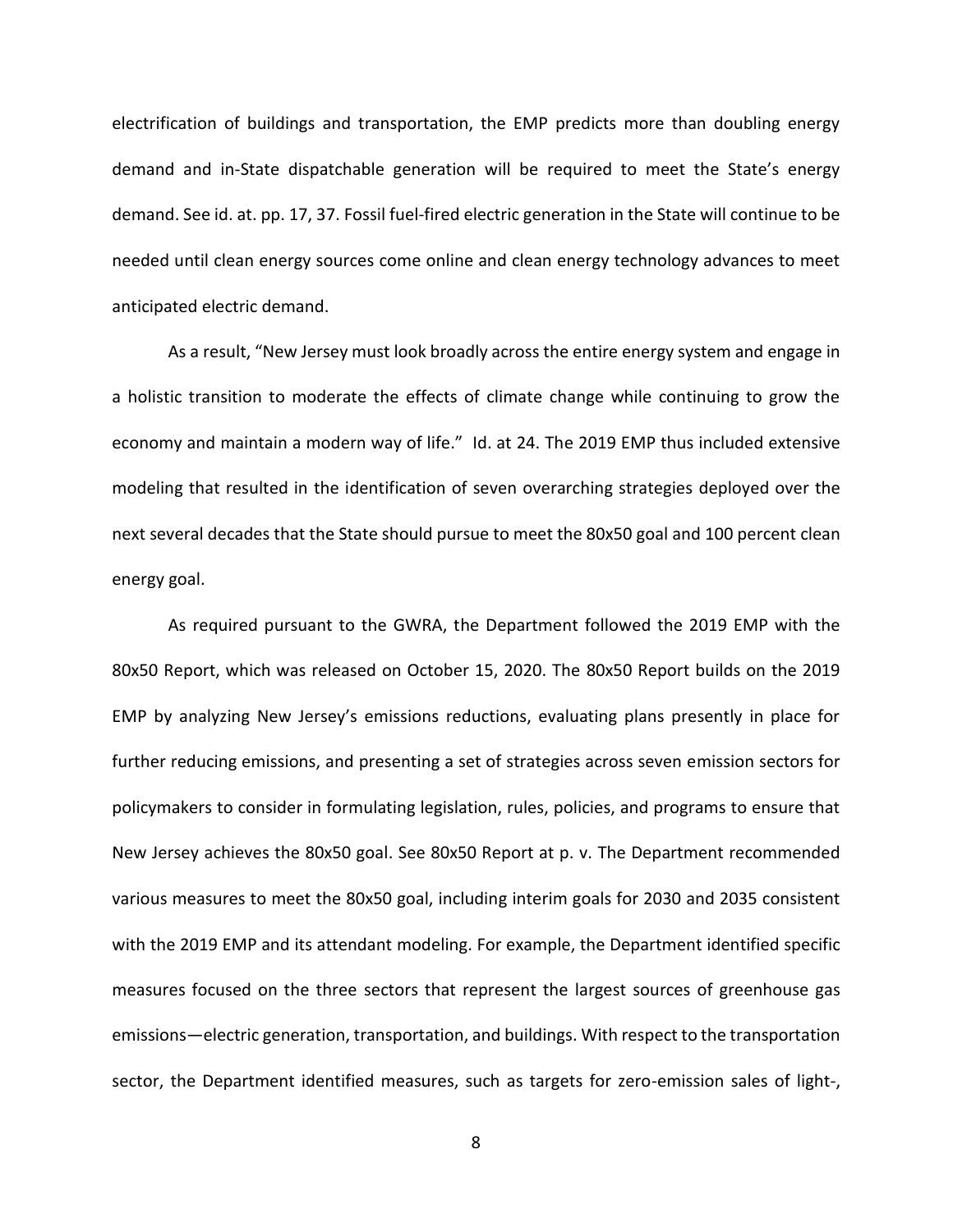medium-, and heavy-duty vehicle, which implicates DEP authorities as well as those of the State's transportation agencies. See 80x50 Report at pp. 10, 14, 20, and 29. With respect to the buildings sector, the Department explained that, to achieve the 80x50 goal, "policies requiring net-zero emissions for new construction must be paired with aggressive requirements for electrification of older residential and commercial buildings," which must begin by 2030. Id. at pp. xii, 49. The necessary transition of the buildings sector will require the State to transition away from the natural gas use that fuels 75 percent of New Jersey residences to, for example, modern heat pumps. Ibid. With respect to the electric generation sector, the 80x50 Report identifies three emissions reduction pathways: (1) reducing energy demand; (2) transitioning from fossil fuel electric generation to renewable energy; and (3) procuring out-of-State renewable energy. Id. at pp. 66-73. Among other things, the Department evaluated the emission reductions associated with the expansion of in-State solar, offshore wind, and renewable biofuels envisioned in the 2019 EMP. Ibid. The Department noted that while emissions continuously drop under the 2019 EMP's least cost scenario, "the least cost pathway cannot foresee future developments and therefore cannot be viewed as establishing rigid tests of success or failure. Instead, it establishes timelines and targets that mark progress toward achieving the state's goals." Id. at 68.

As explained in the 80x50 Report, these measures require action by other State agencies, including the BPU, the Department of Transportation (DOT), the Motor Vehicle Commission (MVC), and the Department of Community Affairs (DCA). Recognizing that the Department, through its regulatory authorities and programs, could not alone facilitate the cross-sector transformation necessary to limit the worsening adverse impacts of climate change that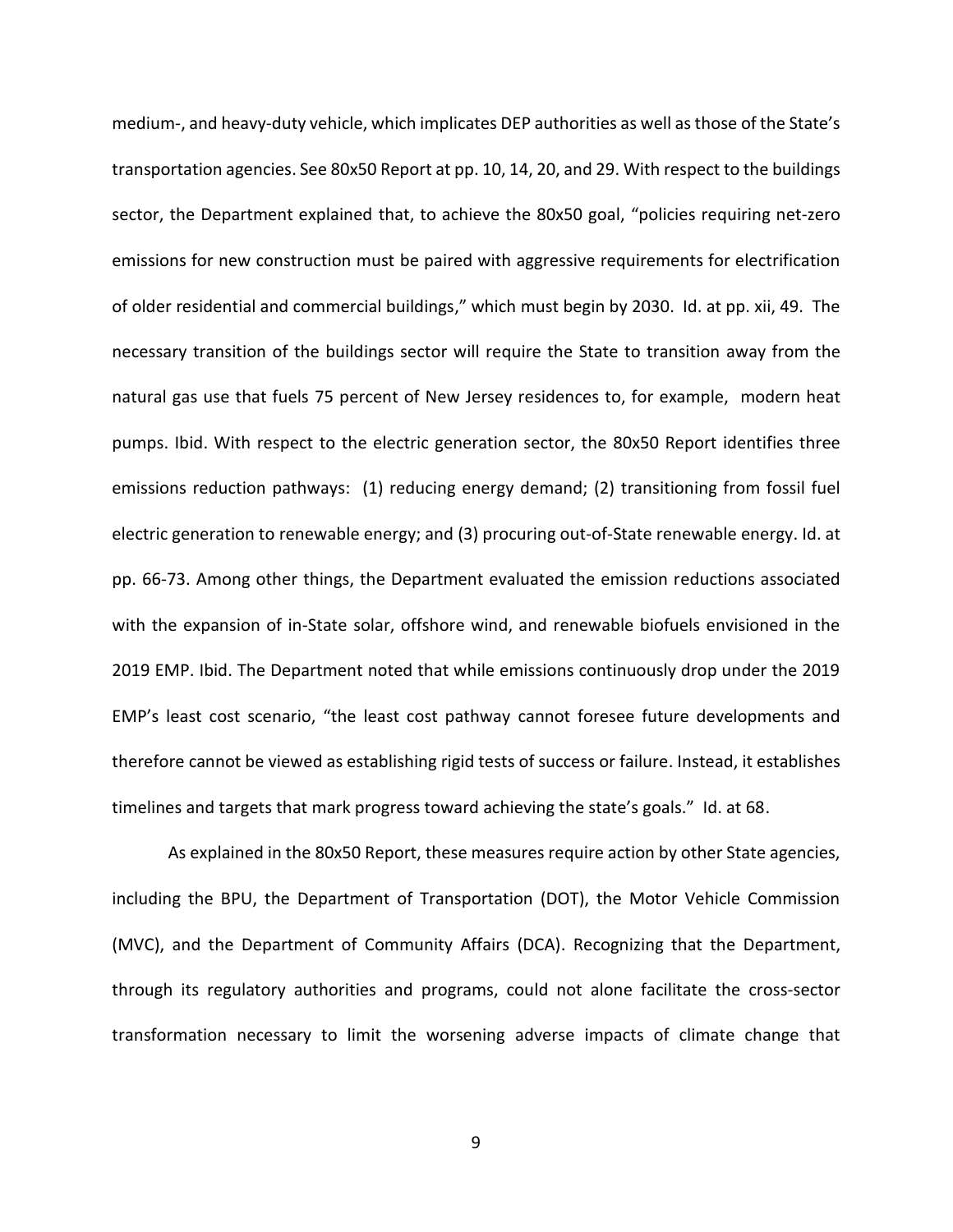continued emissions will generate, the 80x50 Report recommended a number of initiatives for both executive branch agency and legislative action. Id. at 73-78.

With respect to climate mitigation actions within the Department's jurisdiction, the Department commenced the first phase of its Climate Pollutant Reduction (CPR) regulatory reforms, a part of the larger New Jersey Protecting Against Climate Threats (NJPACT) initiative directed by Executive Order 100 (2020). Phase I of CPR, which has been subject to early stakeholder feedback since the issuance of Executive Order 100, includes a suite of reforms to air quality regulations, three of which have been formally proposed as of the time of this petition response. These include a new Greenhouse Gas Monitoring and Reporting Rule, 53 N.J.R. 1063(a), which will better quantify emissions of climate pollutants to support future reduction reforms, an Advanced Clean Trucks and Fleet Reporting Rule, 53 N.J.R. 588(a), which will reduce the emissions of climate pollutants by increasing the percentage of electric vehicles sold in New Jersey through the institution of manufacturer sales requirements, and a Control and Prohibition of Carbon Dioxide Emissions Rule, 53 N.J.R. 1945(a), which will reduce emissions from fossil fuelpowered electric generating plants over the next decade consistent with 2019 EMP, further supporting the State's clean energy transition. The Department intends to pursue additional regulatory reforms consistent with the recommendations within the 80x50 Report.

## Reasons for Denial of Petition

The Department fully recognizes, and its work is motivated by, the urgency of the climate crisis. That the Department joins petitioners in their call to action is evident in the Department's work to support and share the science of climate change, including through its issuance of the New Jersey Scientific Report on Climate Change,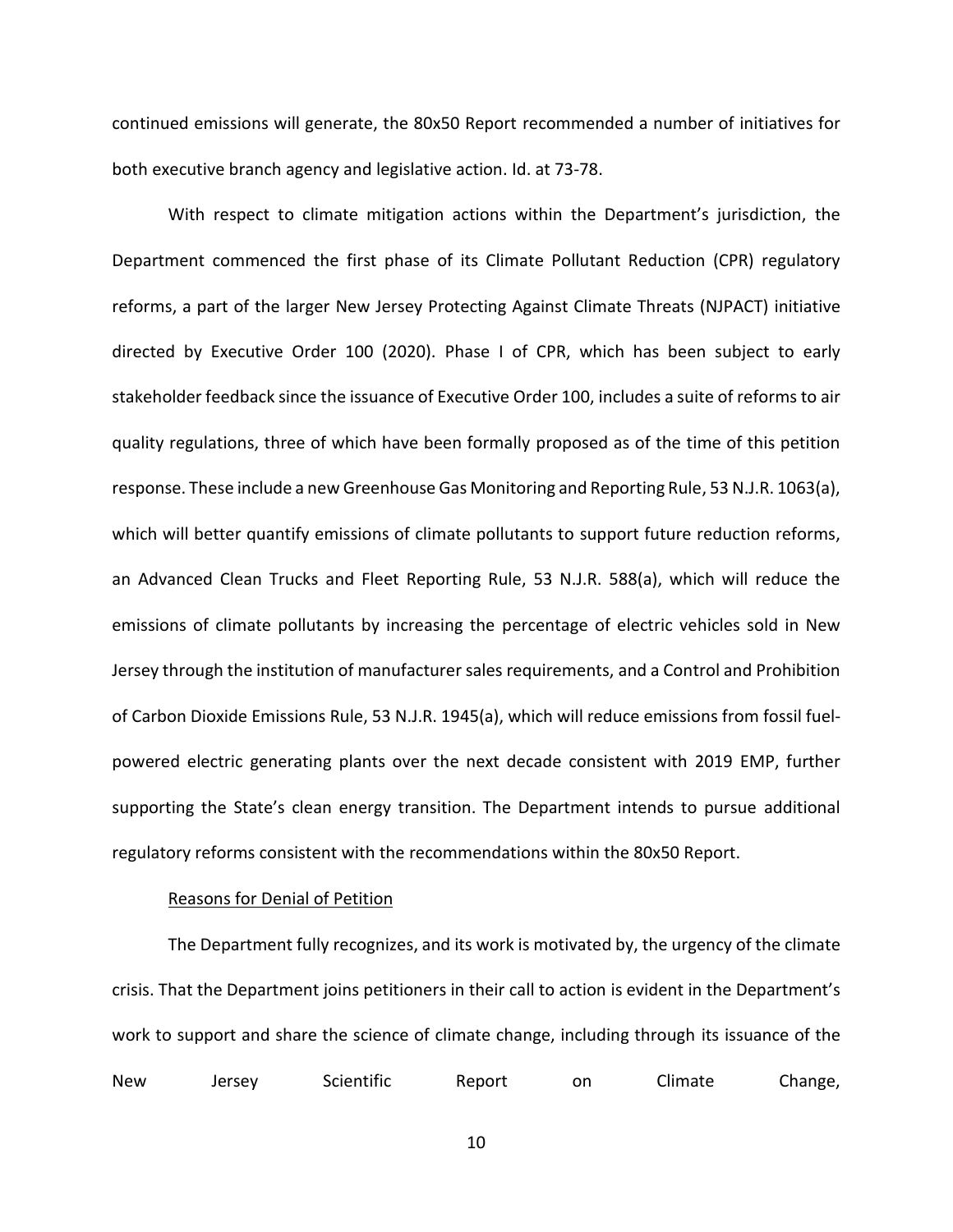https://www.nj.gov/dep/climatechange/docs/nj-scientific-report-2020.pdf, the development of policy prescriptions for meeting the State's emissions targets detailed in the 80x50 Report, and the regulatory actions that the Department has proposed, as well as those under active development.

As the Department reported in the 80x50 Report, without immediate, steep, and permanent reductions in emissions within the next several years, New Jersey will continue to experience worsening climate impacts for the foreseeable future. In the years ahead, New Jersey must implement an economy-wide transformation that steadily phases out the use of fossil fuels, expedites the deployment of renewable energy resources, electrifies new and existing buildings, facilitates a swift and steady transition from fossil fuel-powered to electric vehicles, and protects and expands upon existing natural carbon sinks such as marshlands and forests, among many other initiatives.

By aggressively pursuing the recommendations in the 80x50 Report and the 2019 EMP, New Jersey could reduce its emissions of climate pollutants by approximately 40 percent or more by 2030, 50 percent by 2035, and 80 percent by 2050. Governor Murphy recently acknowledged the need to further accelerate this work, establishing the interim benchmark of reducing emissions by 50 percent by 2030 as a matter of Statewide policy pursuant to Executive Order 274. To reach the State's emissions goals and successfully transition to 100 percent clean energy by 2050 while ensuring the delivery of reliable and affordable energy, there must be "thorough analysis and planning across the state and regional energy system." 2019 EMP at p. 32. Further emissions reduction and carbon sequestration strategies likewise implicate policy, planning and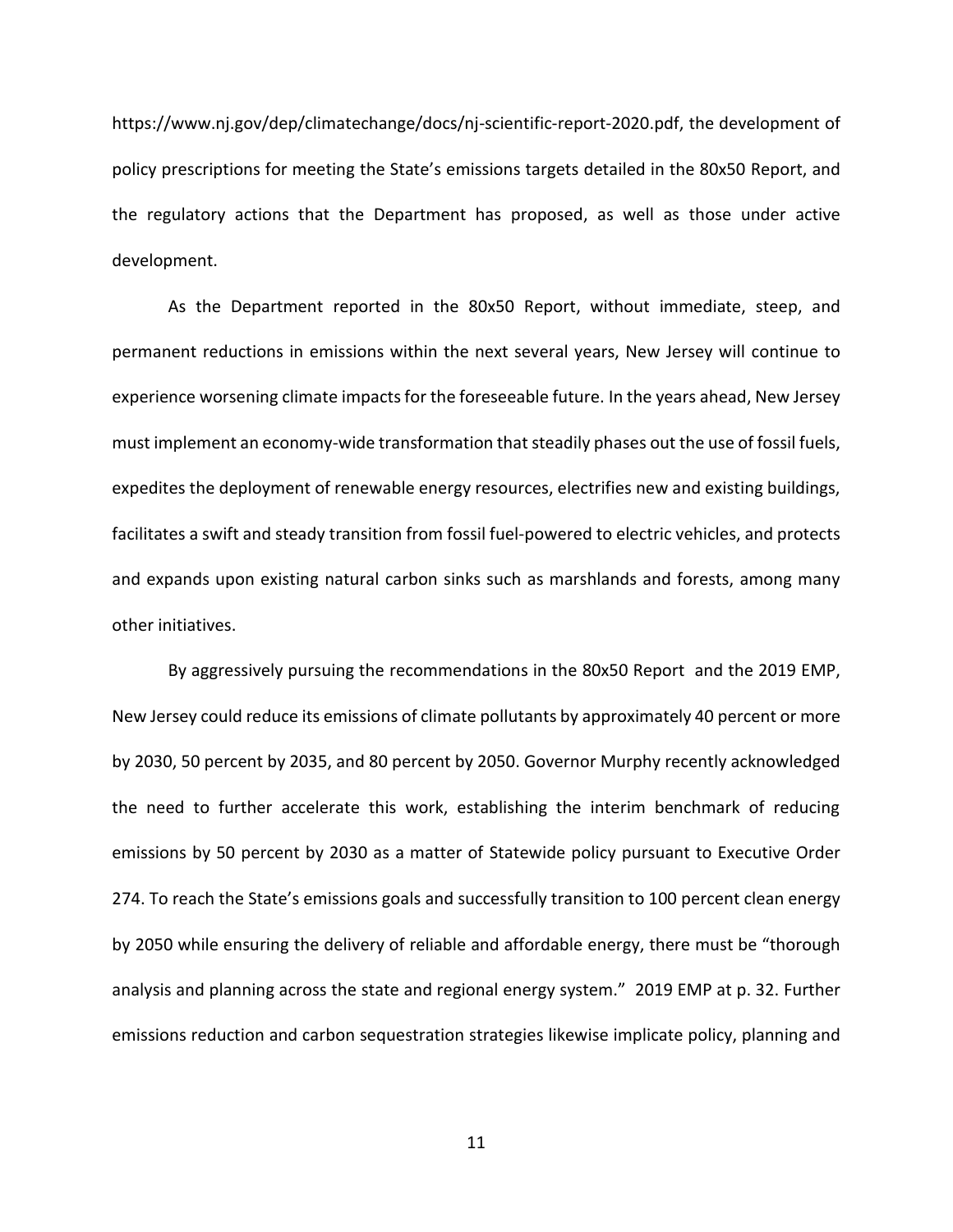regulatory actions by multiple State, local and non-governmental actors over time, as well as fundamental shifts in the way individuals approach their daily lives. 80x50 Report at p. v.

As examples of the transformative work before the State, the Clean Energy Act sets forth such goals as increasing the State's renewable portfolio standard to 50 percent by 2030, generating 3,500 MW of offshore wind and installing 2,000 MW of energy storage by 2030, increasing energy efficiency standards by 2024, and new solar programs—all of which are essential to achieving the State's interim and ultimate emission reduction goals. See 2019 EMP at p. 27; 2050 Report at p. 43. Similarly, the 80x50 Report establishes how New Jersey can transition to all-electric methods of transportation, conserve more land-based resources for purposes of sequestering carbon, reimagine agricultural and waste management practices to promote circularity and reduce emissions, and fundamentally change how we build and power our homes and businesses.

Consistent Statewide climate policy development underway since January 29, 2018, has demonstrated that New Jersey's response to the climate crisis is not a matter of environmental regulation alone; rather, it is a composite of concerted structural, economic, and societal change across sectors, aided by supportive regulatory reform where applicable. The complexity of achieving emissions reductions on the scale necessary does not lend to simplistic regulatory formulations as proposed by petitioners. Moreover, achieving these reductions implicates, *inter alia*, the regulation of energy markets, solicitation of renewable energy capacity, establishment of Statewide building codes, management of transportation systems, and other areas where the Department may lack sole authority. In areas of Department jurisdiction, including authorities arising under the Air Pollution Control Act, N.J.S.A 26:2C-1, et seq., the Commissioner has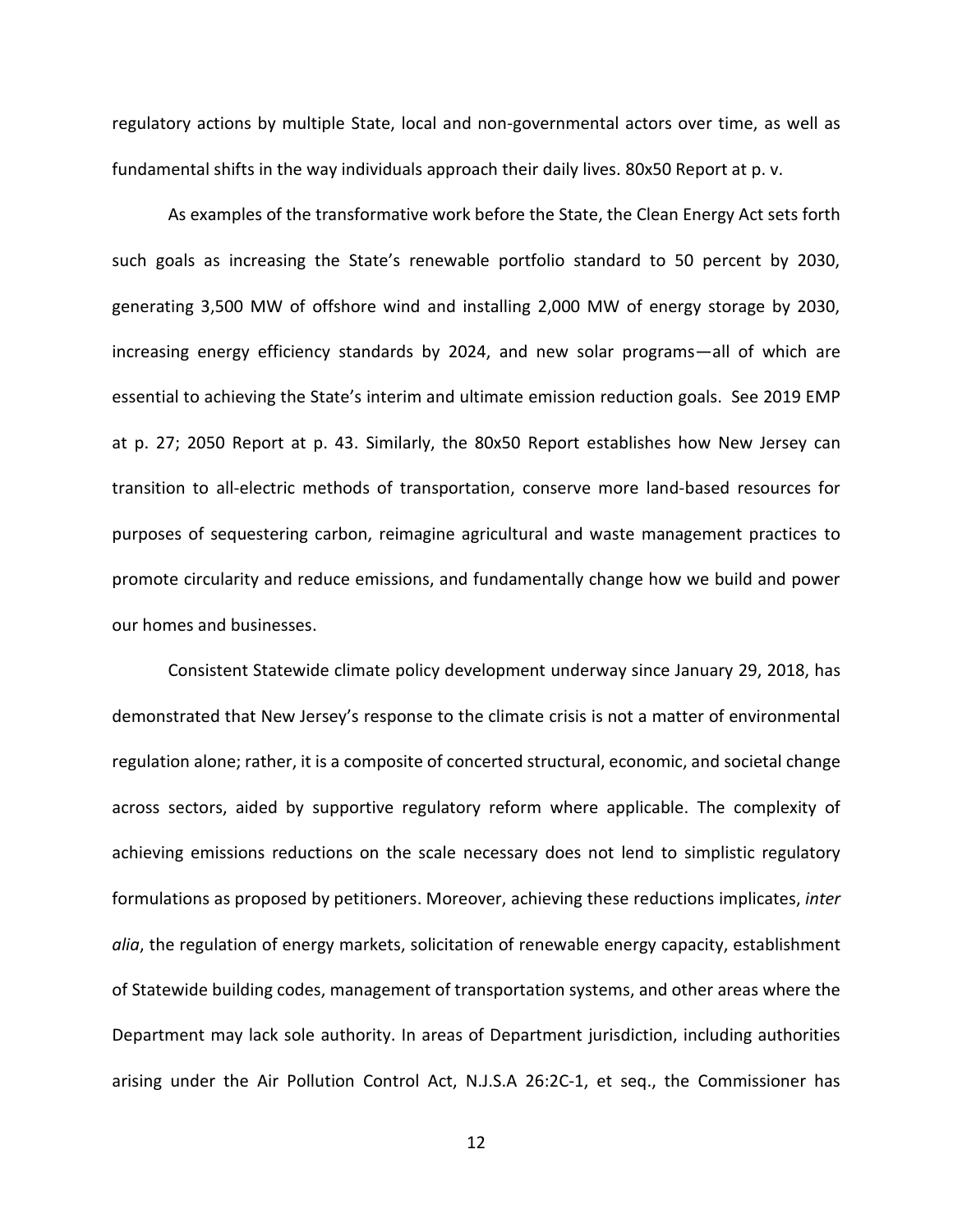proposed and continues to propose successive climate pollutant reduction rules as part of the Department's iterative NJPACT initiative.

Petitioners' Request to Codify Interim Benchmark as a Department Rule. Petitioners submit that the Department has not fulfilled the Legislative directive of the GWRA and seek the promulgation of rules establishing interim benchmarks and limiting the development of new fossil fuel infrastructure in the State. However, the Department has fulfilled the Legislature's direction in the 2007 GWRA, N.J.S.A. 26:2C-42, to prepare a report recommending measures necessary to achieve the 80x50 goal. On October 15, 2020, the Department delivered the 80x50 Report to the Legislature, identifying the limitations of existing legislation, policies, and programs in achieving the 80x50 goal and providing detailed recommendations for bridging the resulting emissions reductions gap. The 2019 GWRA amendments also directed the Department to adopt, within 18 months of transmittal of the 80x50 Report, rules establishing any interim benchmarks and measures necessary to meet both the 80x50 goal and any interim benchmarks. N.J.S.A. 26:2C-41. Thus, 2019 amendments effectively directed the Department to prepare the 80x50 Report recommending policy actions while simultaneously adopting rules to facilitate their implementation. In accordance with this statutory direction, the Department worked on parallel tracks to advance the long-term directional policy planning (in the form of the 80x50 Report) and commence the first phase of the CPR rules.

While petitioners seek the establishment of interim benchmarks by rule, the Department interprets N.J.S.A. 26:2C-41 as giving the Department discretion to first determine if establishing interim benchmarks as a matter of regulation is a prerequisite to achieving the 80x50 goal. By directing the Department to "include specific recommendations for legislative and regulatory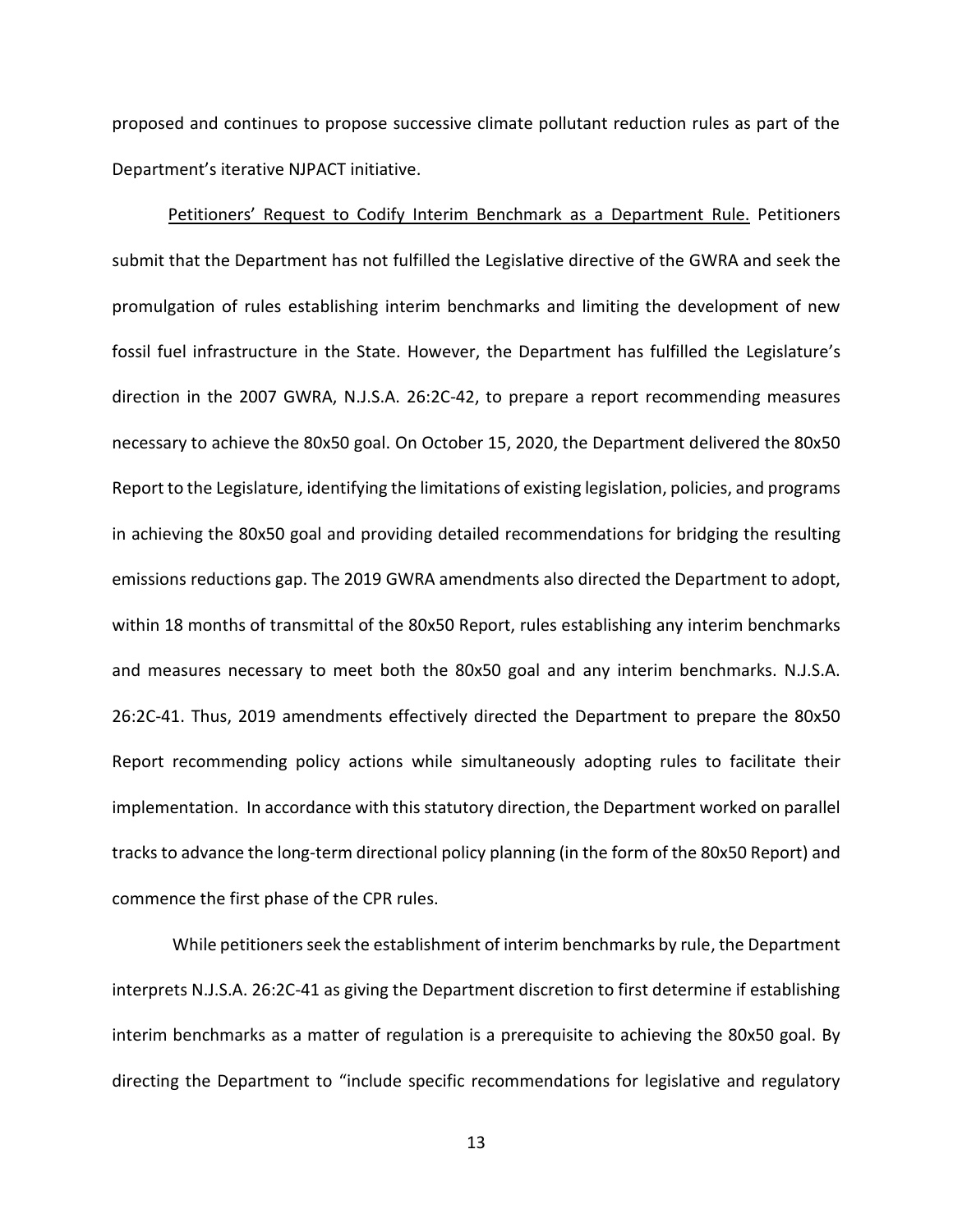action that will be necessary to achieve the 2050 limit and *any* established interim benchmarks," the GWRA also appears to give the Department discretion to promulgate interim benchmarks by rule. Since the filing of the subject petition, an interim benchmark, *i.e.*, the 50x30 goal, has since been established pursuant to Executive Order 274. It bears noting, however, that other interim benchmarks have been accomplished without a specific regulatory codification. For example, the State achieved the 20x20 goal principally through ongoing efforts to reduce emissions in the electric generating sector. See New Jersey Department of Environmental Protection, *Environmental Trends, Greenhouse Gas Emissions Chapter*, September 2020, p. 2, https://www.nj.gov/dep/dsr/trends/ghg.pdf. The State also met the U.S. Climate Alliance goal of reducing emissions to 26 to 28 percent below 2005 levels without having codified the goal through rulemaking. 2019 EMP at p.22.

Achieving these prior benchmarks, of course, does not diminish the formidable task before the State, as meeting the 50x30 and 80x50 goals will require transitions on a far greater scale and far faster timeline. The Department will therefore continue to consider the role of benchmark codification in advancing the State's climate policy objectives, especially as the Department continues its pursuit of successive CPR rule proposals. With respect to the subject petition, however, it is the Department's view that the 80x50 Report, 2019 EMP, and any updates thereto, presently represent appropriate and effective vehicles for establishing any interim benchmarks, as these directional policy supports "are designed to be living documents to be continually reassessed, remodeled, and reprioritized as early objectives are achieved and newly emerging pathways mature." 2019 EMP at p. 33, 2050 Report at p. 3.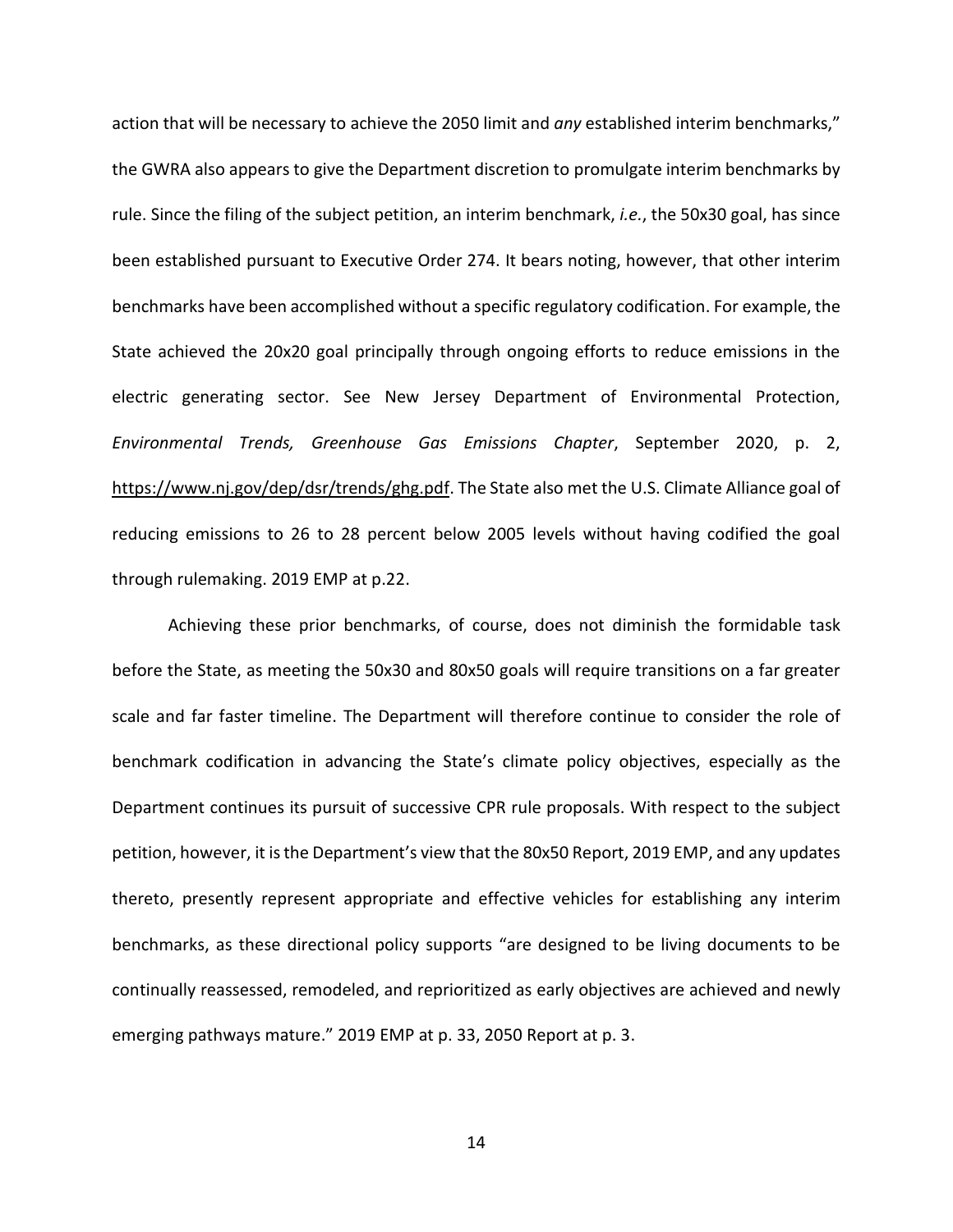The State's use of such living, directional guideposts is appropriate. For example, as New Jersey moves toward the increased electrification of the transportation and buildings sectors, the State must consider multiple factors, including, but not limited to, the added demand for electric supply, the sources of electricity generated in New Jersey and through the regional transmission organization (PJM) for use in New Jersey, emerging technologies, and the costs associated with technologies and infrastructure. Each of these factors is variable; therefore, reporting and modeling must be updated periodically. For this reason, as stated in the 80x50 Report and the 2019 EMP, the Department, in collaboration with the BPU and multiple other State agencies, will regularly update the strategies and recommendations contained therein to consider the State's progress in reducing emissions, current modeling, emerging pathways and technologies, and a reassessment of priorities. See 80x50 Report at p. 3; 2019 EMP at p. 18.

Petitioners' Request to Limit Fossil Fuel Infrastructure Projects. In the course of New Jersey's just transition to a clean energy-based economy, there is and will continue to be a public need for the State to ensure the reliability and resilience of New Jersey's existing energy system, notwithstanding its reliance on fossil fuels. In light of this public need, and given that the Department alone cannot mandate all of the measures necessary to achieve the 50x30 or 80x50 goals, it would be impractical for the Department to undertake the broad rulemaking requested by petitioners to categorically limit fossil fuel project development in the State. The Department will nonetheless continue and accelerate its efforts to establish regulations, policies, and programs intended to reduce the emissions of climate pollutants consistent with Executive Order Nos. 100, 221, and 274, and in further coordination with the Governor's Office of Climate Action and the Green Economy, as well as other State, local and non-government actors.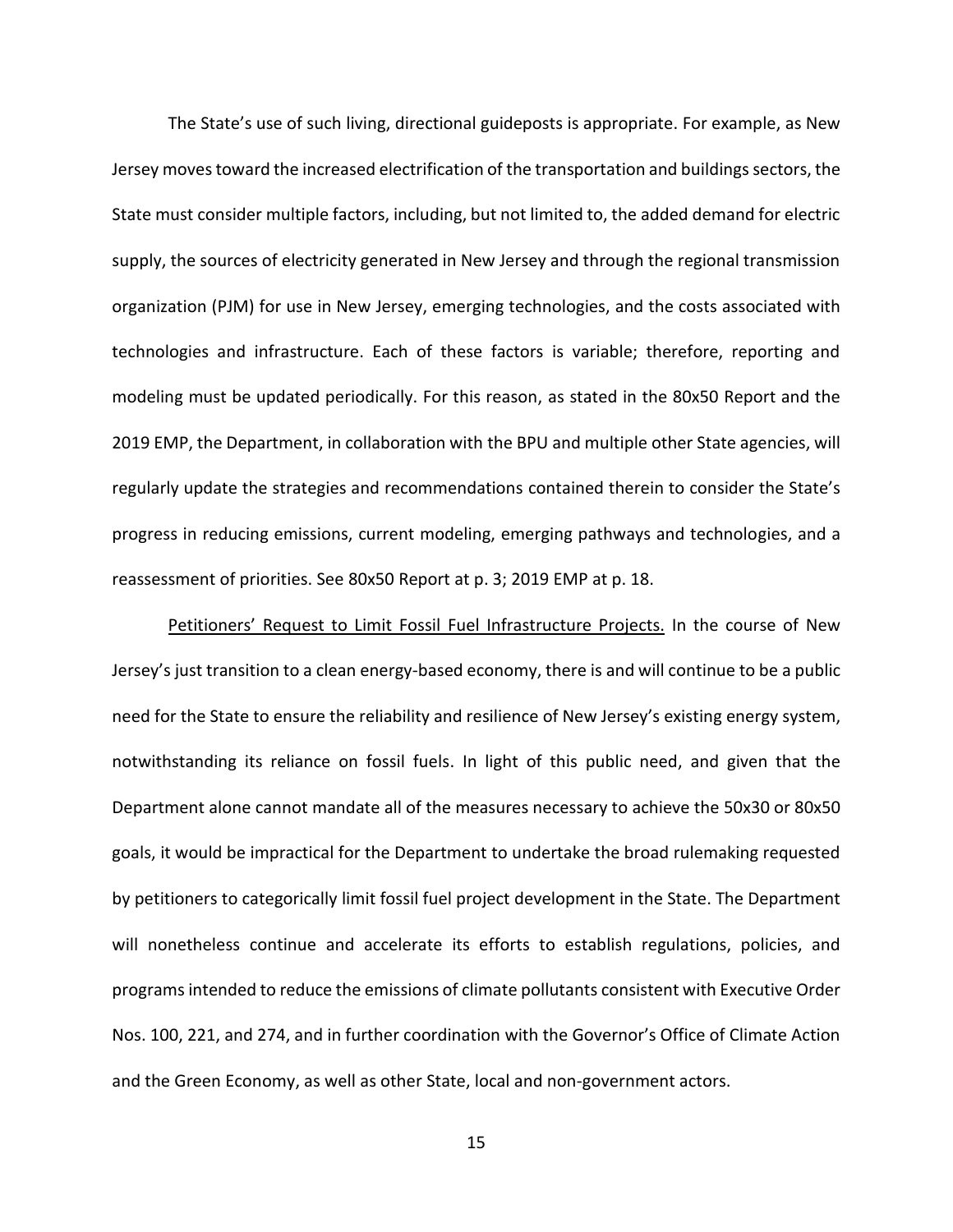For example, and as discussed above, the Department intends to continue its successive reforms as directed in Executive Order 100 and Administrative Order No. 2020-01 (2020). In accordance with these directives, throughout 2020, the Department conducted a series of stakeholder engagements sessions where several potential CPR rules were explored, including those that would reduce climate pollution from emissions sources in the electric generating and transportation sectors. Throughout 2021, potential rule proposals were developed, several were proposed in the New Jersey Register, and further proposals are being actively explored by the Department. More specifically:

On April 19, 2021, the Department published the proposed Advanced Clean Trucks and Fleet Reporting Rule (ACT Rules), 53 N.J.R. 588(a), aimed at reducing emissions of  $CO<sub>2</sub>$  and other climate pollutants from the transportation sector by incorporating by reference California's Advanced Clean Trucks regulation. The proposed ACT Rules require manufacturers of vehicles over 8,500 pounds gross vehicle weight rating (GVWR) to participate in a credit/deficit program intended to increase the percentage of zero-emission vehicles sold in New Jersey. The proposed ACT Rules include a one-time reporting requirement, in order that the Department can obtain information that will inform future decisions concerning further emission reductions from the transportation sector.

On June 20, 2021, the Department published proposed Greenhouse Gas Monitoring and Reporting rules, 53 N.J.R. 1063(a), to add a reporting threshold for methane. The proposed new rules also require natural gas public utilities to report information about their distribution pipelines in the State, including leaks and maintenance events that emit methane, the primary component of natural gas, and owners and operators of large, stationary, non-residential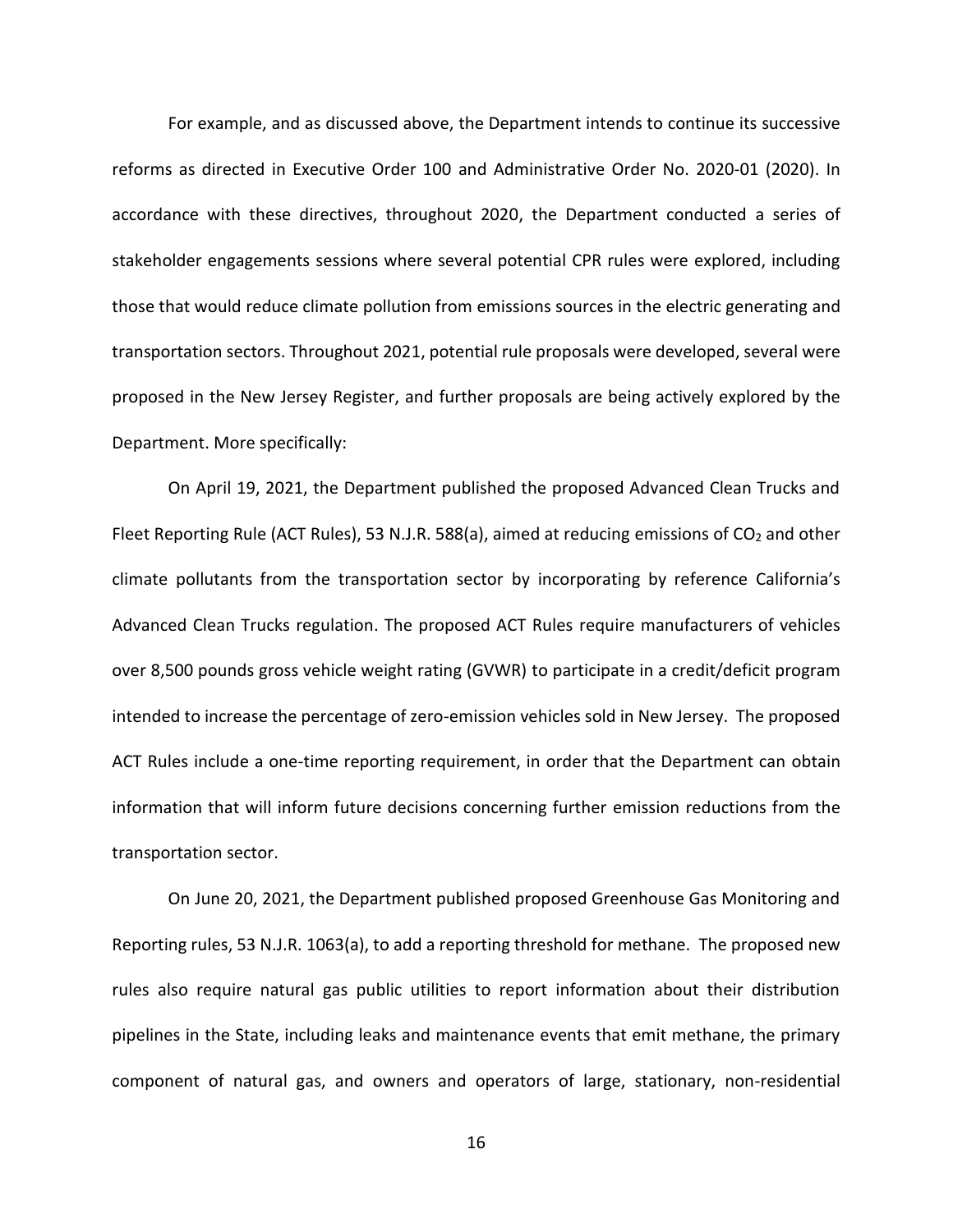refrigeration systems to track their use of halogenated gases. This information, along with the Department's emissions inventory which the Department has published since 2008, will assist the State's efforts to mitigate climate change.

On December 6, 2021, the Department published proposed rules, 53 N.J.R. 1945(a), to reduce carbon dioxide emissions from: (1) fossil fuel-fired electric generating units through the application of emission limits, (2) certain commercial and industrial fossil fuel-fired boilers based upon additional permit requirements, and (3) No. 4 and No. 6 fuel oil by banning its sale and use. If adopted, these new rules will have the additional benefit of reducing criteria air pollutants such as oxides of nitrogen, sulfur dioxide, direct particulate matter, and hazardous air pollutants.

Additionally, the Department engaged with stakeholders across multiple sectors about other potential near-term rulemakings intended to reduce emissions from 1) fossil fuel-fired vehicles by adopting California's heavy-duty engine and vehicle omnibus regulation, and 2) cargo handling equipment at ports also by adopting California's regulations. Other rulemaking concepts explored involved oceangoing vessels, cargo handling equipment at airports, and zeroemission fleets, each of which will be considered by the Department for successive proposals. See, e.g., NJ PACT: Protecting Against Climate Threats, [https://www.nj.gov/dep/njpact/materials.html.](https://www.nj.gov/dep/njpact/materials.html)

The Department intends to propose additional rulemakings in 2022 and beyond in its continuing work to reduce emissions of climate pollutants and thereby limit the risk of worsening climate impacts upon the State, its communities, residents, and businesses. Finally, in accordance with Administrative Order 2020-01, the Department will issue a broader plan that will set the